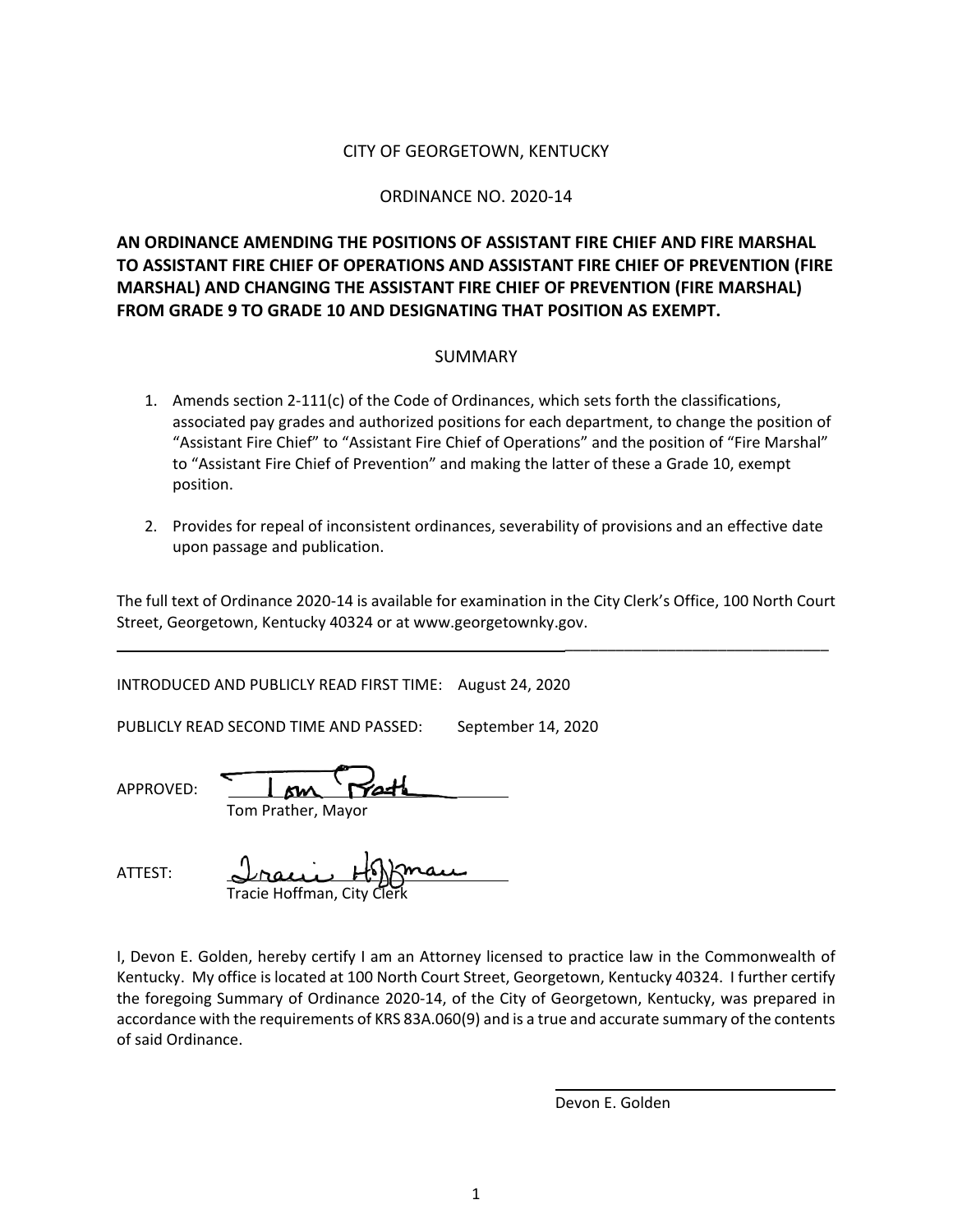## **ORDINANCE NO. 2020-14**

# **AN ORDINANCE AMENDING THE POSITIONS OF ASSISTANT FIRE CHIEF AND FIRE MARSHAL TO ASSISTANT FIRE CHIEF OF OPERATIONS AND ASSISTANT FIRE CHIEF OF PREVENTION (FIRE MARSHAL) AND CHANGING THE ASSISTANT FIRE CHIEF OF PREVENTION (FIRE MARSHAL) FROM GRADE 9 TO GRADE 10 AND DESIGNATING THAT POSITION AS EXEMPT.**

SPONSORS: Mark Showalter and Todd Stone

NOW, THEREFORE, BE IT ORDAINED BY THE CITY OF GEORGETOWN, KENTUCKY:

### **SECTION ONE**

Section 2-111(c) of the Code of Ordinances is hereby amended to read as follows:

### **GENERAL GOVERNMENT**

| Mayor (This is statutory and not being created by this ordinance)      |          | 1 |
|------------------------------------------------------------------------|----------|---|
| City Clerk (This is statutory and not being created by this ordinance) |          | 1 |
|                                                                        |          |   |
| <b>Administrative Assistant</b>                                        | Grade 7  | 1 |
| Chief Administrative Officer                                           | Grade 12 | 1 |
| <b>City Attorney</b>                                                   | Grade 11 | 1 |
| Human Resources Director                                               | Grade 11 | 1 |
| Human Resources Specialist                                             | Grade 8  | 1 |
| Deputy Clerk                                                           | Grade 6  | 1 |
| <b>City Engineer</b>                                                   | Grade 11 | 1 |
| <b>Engineering Technician</b>                                          | Grade 9  | 1 |
| <b>Finance Director</b>                                                | Grade 11 | 1 |
| <b>Finance Specialist</b>                                              | Grade 7  | 1 |
| Finance/Legal Specialist                                               | Grade 7  | 1 |
| <b>Computer Specialist</b>                                             | Grade 9  | 1 |
|                                                                        |          |   |

#### **BUILDING INSPECTION**

| Director of Building Inspection | Grade 10 | 1 |
|---------------------------------|----------|---|
| Senior Building Inspector       | Grade 9  | 1 |
| Senior HVAC Inspector           | Grade 9  | 1 |
| <b>Building Inspector</b>       | Grade 8  | 1 |
| Permit Technician               | Grade 6  | 1 |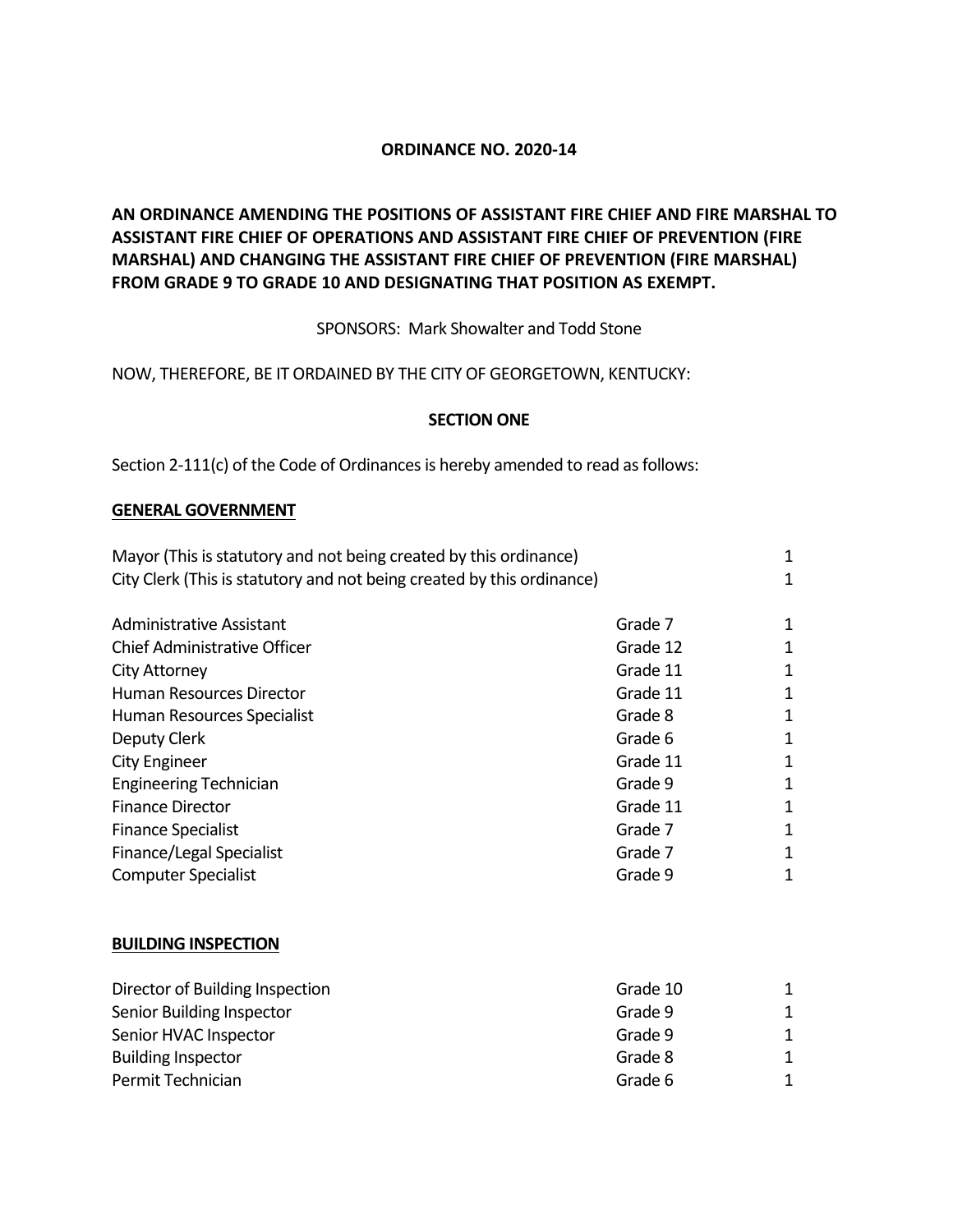# **POLICE**

| Police Chief                                    | Grade 11 | 1  |
|-------------------------------------------------|----------|----|
| <b>Assistant Police Chief</b>                   | Grade 10 | 1  |
| Captain                                         | Grade 9  | 1  |
| Lieutenant                                      | Grade 8  | 5  |
| Sergeant                                        | Grade 7  | 8  |
| Police Officer II                               | Grade 6  | 42 |
| PPT Police Officer II / School Resource Officer |          | 5  |
| <b>Administrative Secretary</b>                 | Grade 6  | 1  |
| Secretary                                       | Grade 5  | 1  |
| Receptionist                                    | Grade 4  | 1  |
| PTS Safety Officer                              |          | 1  |
| <b>PTS Crossing Guard</b>                       |          | 8  |
| Victim's Advocate                               | Grade 6  | 1  |
| PPT Victim's Advocate                           |          | 1  |

# **FIRE**

| Fire Chief                                               | Grade 11 |    |
|----------------------------------------------------------|----------|----|
| <b>Assistant Fire Chief of Operations</b>                | Grade 10 |    |
| <b>Assistant Fire Chief of Prevention (Fire Marshal)</b> | Grade 10 |    |
| <b>Battalion Chief</b>                                   | Grade 9  |    |
| <b>Fire Marshal</b>                                      | Grade 9  | 4} |
| Fire Inspector                                           | Grade 8  |    |
| Captain                                                  | Grade 8  | 12 |
| Firefighter/EMT                                          | Grade 6  | 36 |
| <b>Administrative Assistant</b>                          | Grade 5  |    |
| Code Enforcement Officer                                 | Grade 8  |    |
| PPT Administrative Assistant to Code Enforcement         |          |    |

# **DISPATCH**

| <b>TAC Officer</b>      | Grade 6 |    |
|-------------------------|---------|----|
| <b>Shift Supervisor</b> | Grade 6 |    |
| Dispatcher              | Grade 5 | 16 |

## **PUBLIC WORKS**

| Director of Public Works/Sanitation   | Grade 11 |  |
|---------------------------------------|----------|--|
| Supervisor of Public Works/Sanitation | Grade 9  |  |
| Crew Leader                           | Grade 8  |  |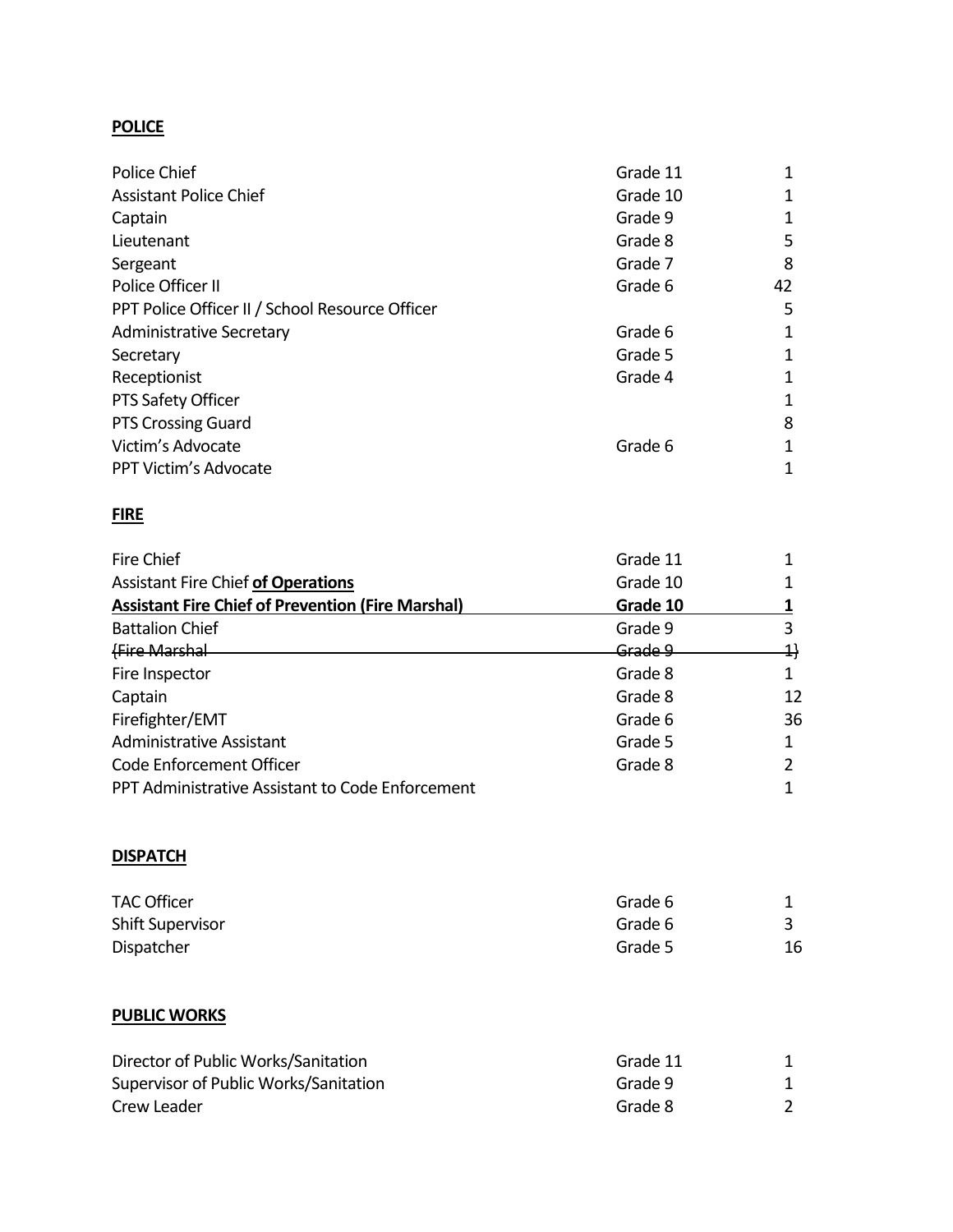| Secretary                   | Grade 5 | $\mathbf 1$ |
|-----------------------------|---------|-------------|
| Maintenance/Driver          | Grade 5 | 5           |
| <b>Equipment Operator</b>   | Grade 5 | 3           |
| Maintenance Worker          | Grade 4 | 4           |
| <b>SANITATION</b>           |         |             |
| Crew Leader                 | Grade 8 | 1           |
| <b>Sanitation Worker</b>    | Grade 4 | 6           |
| <b>Sanitation Driver</b>    | Grade 5 | 8           |
| Diesel Mechanic             | Grade 8 | $\mathbf 1$ |
| Mechanic                    | Grade 6 | 1           |
| <b>RECYCLING</b>            |         |             |
| <b>Recycling Supervisor</b> | Grade 8 | 1           |
| Recycling Worker            | Grade 5 | $\mathbf 1$ |
| PPT Recycling Worker        |         | $\mathbf 1$ |
| <b>CEMETERY</b>             |         |             |
| Sexton                      | Grade 8 | 1           |
| <b>Equipment Operator</b>   | Grade 5 | 1           |
| <b>PPT Maintenance</b>      |         | 1           |

## **REVENUE**

\* Staff of the Georgetown/Scott County Revenue Commission, while not employees of the City, are administratively associated with the City for various personnel matters including, but not limited to, payroll, benefits, CERS participation/reporting, and personnel policies.

TOTAL CITY OF GEORGETOWN POSITIONS 215

## **SECTION TWO**

Any and all existing ordinances inconsistent with this ordinance are repealed.

# **SECTION THREE**

If any section, subsection, sentence, clause, or phrase of this ordinance is held unconstitutional or otherwise invalid, such infirmities shall not affect the validity of the remaining portions of this ordinance.